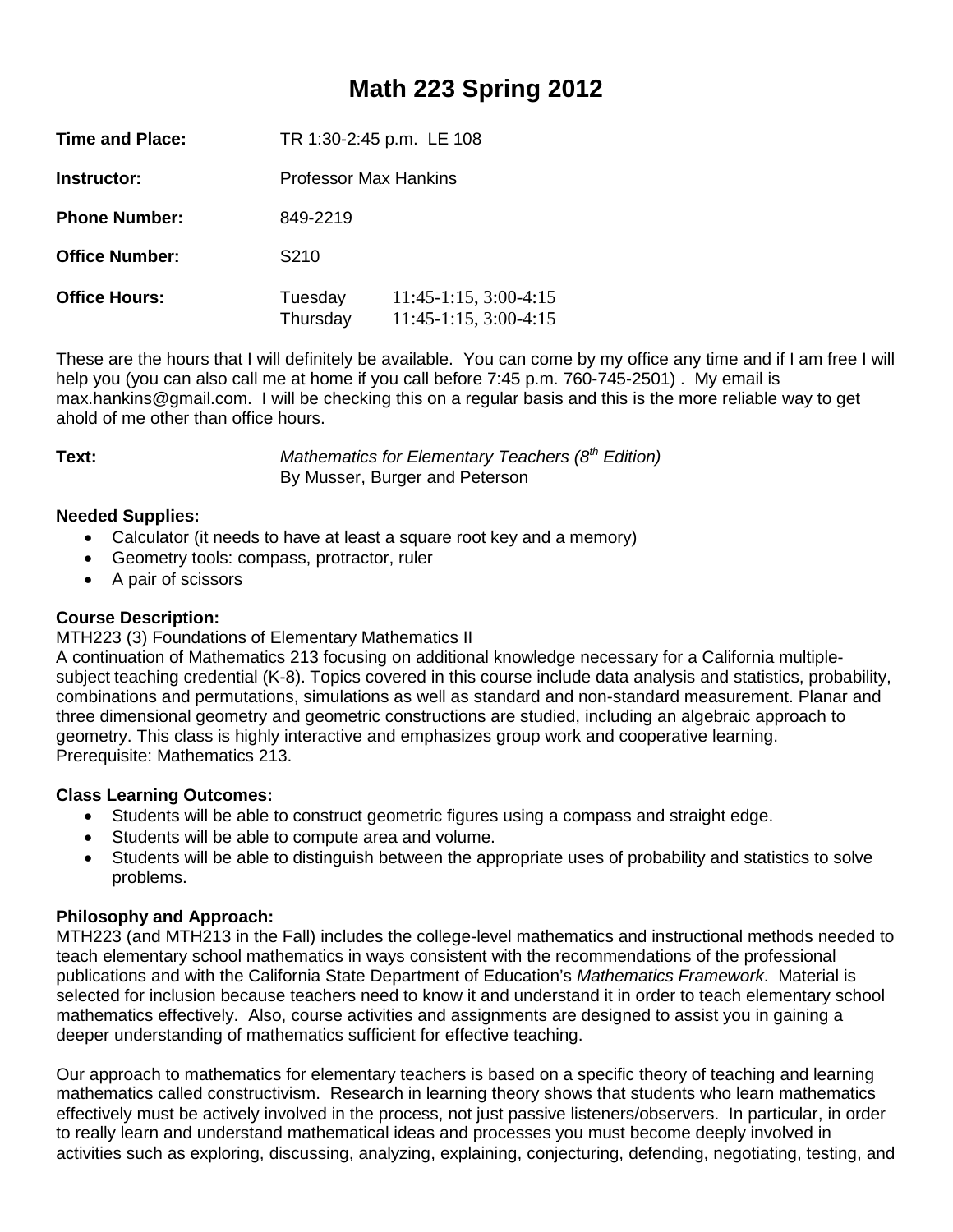evaluating. To do this you need good problems to solve, interaction with others on solutions, and opportunities to write your conclusions.

### **Objectives:**

The course is designed to help you:

- acquire knowledge and develop understanding of the conceptual and procedural foundations for teaching elementary school mathematics;
- develop the ability to teach mathematics developmentally (i.e., basing procedural knowledge on clear connections with prior conceptual knowledge);
- acquire the knowledge and develop the ability to create a problem solving environment in the classroom, to set and achieve teaching goals, to stimulate and manage classroom discourse, to use technology effectively, and to make ongoing instructional decisions; and
- acquire confidence sufficient to teach elementary mathematics positively and enthusiastically

#### **Grading:**

Grades are based on the total number of points accumulated throughout the course. The points for each activity are:

| Individual Grading Distribution      |             |
|--------------------------------------|-------------|
| 2 Individual Exams (250 points each) | 500 points  |
| <b>Final Exam</b>                    | 300 points  |
| <b>Individual Homework</b>           | 100 points  |
| <b>Group Homework</b>                | 100 points  |
| Total                                | 1000 points |

Approximate minimal points required to obtain a given grade are:

|   |             | (875, 900) | (775, 800) | (675, 700) |  |
|---|-------------|------------|------------|------------|--|
|   | [925, 1000] | [825, 875] | [725, 775] | [625, 675] |  |
| - | [900, 925]  | [800, 825] | [700, 725] | [600, 625] |  |

Note that scores of 599 or lower will result in an F.

#### **Homework:**

Homework will be assigned each day at the end of class. All homework assigned in a week will be **due at the start of class** the next Thursday. No late homework will be accepted except by prior arrangement or with a documented emergency. Homework assignments are posted on the bulletin board by my office door. The object of the homework is to learn how to do the problems so I expect to see calculations on your homework using the terminology and methods of the class and not just the answer. A random selection (the same for all people) of the problems will be graded on any homework assignment.

#### **Exams:**

There are two in-class exams. If you do not take an exam you will receive a zero for it. Late exams may be taken only by prior arrangement or with a documented emergency. I must participate in the decision for you to miss an exam, this means that you need to phone me before missing an exam.

#### **Final Exam: Date and Time**

The final exam date and time is set by the university at the beginning of the semester and may not be changed by the instructor. Only in the case that a student is required to take three exams during the same day of finals week is an instructor authorized to change the exam date and time for that particular student. The final is comprehensive and is given on **Tuesday MAY 1, 1:00-3:00 p.m.**

#### **Attendance:**

Attendance is expected at each class session. In the event of an absence you are responsible for the material covered in class and the assignments given that day.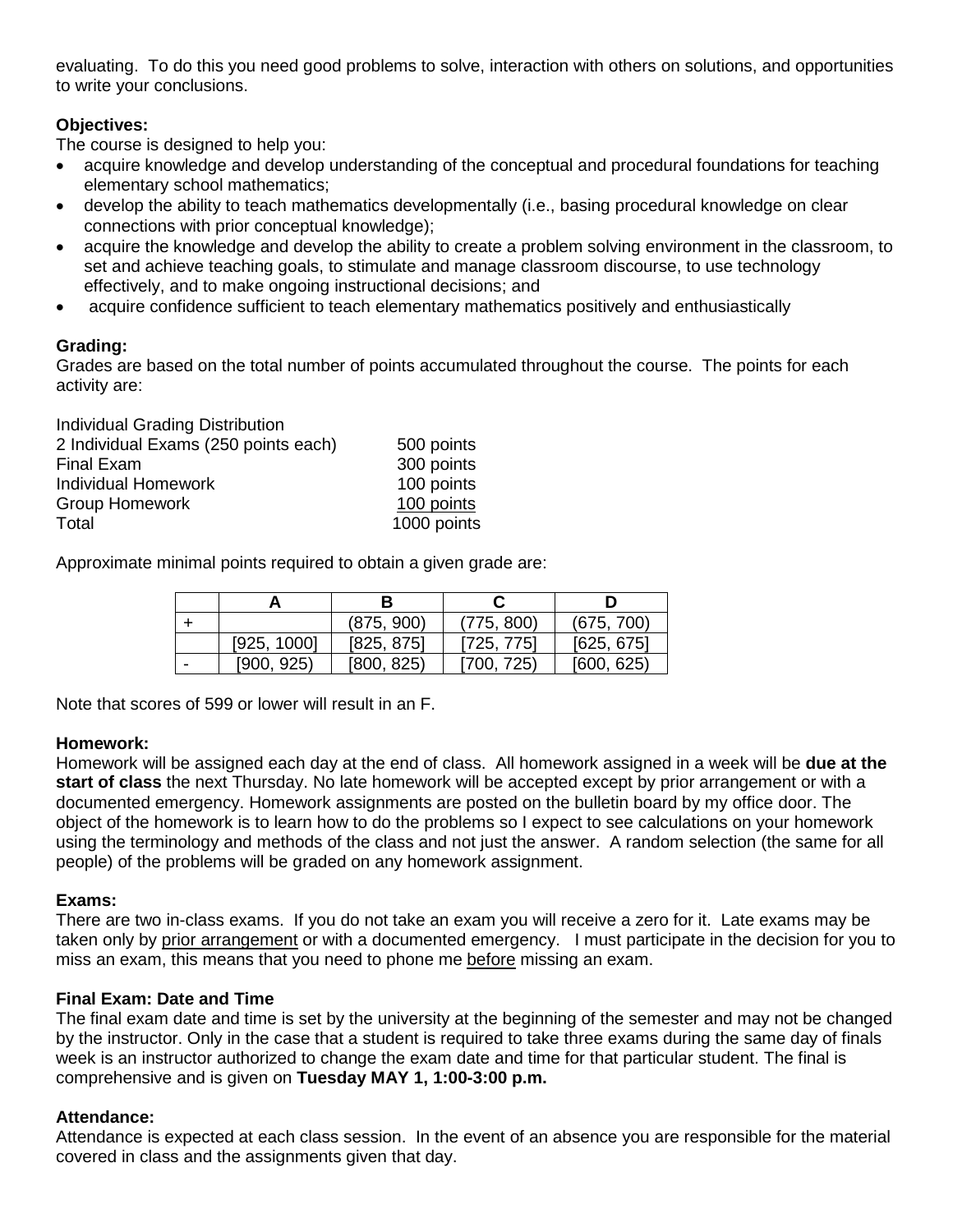Regular and punctual attendance at all classes in which a student is registered is considered essential to optimum academic achievement. Therefore, regular attendance and participation in each course are minimal requirements to be met. There are no allowed or excused absences except when absences are necessitated by certain university-sponsored activities and are approved in writing by the Provost. Whenever the number of accumulated absences in a class, for any cause, exceeds ten percent of the total number of class meetings, the faculty member has the option of filing a written report to the Vice Provost for Academic Administration which may result in de-enrollment, pending any resolution of the excessive absences between the faculty member and the student…If the date of de-enrollment is past the last date to withdraw from a class, the student will be assigned a grade of W or WF (no grade). There are no refunds for courses where a deenrollment was processed." (see catalog for full text)

#### **Class Enrollment:**

It is the student's responsibility to maintain his/her class schedule. Should the need arise to drop this course (personal emergencies, poor performance, etc.), the student has the responsibility to follow through (provided the drop date meets the stated calendar deadline established by the university), not the instructor. Simply ceasing to attend this course or failing to follow through to arrange for a change of registration (drop/add) may easily result in a grade of F on the official transcript.

#### **Academic Accommodations:**

While all students are expected to meet the minimum academic standards for completion of this course as established by the instructor, students with disabilities may require academic accommodations. At Point Loma Nazarene University, students requesting academic accommodations must file documentation with the Disability Resource Center (DRC), located in the Bond Academic Center. Once the student files documentation, the Disability Resource Center will contact the student's instructors and provide written recommendations for reasonable and appropriate accommodations to meet the individual needs of the student. This policy assists the university in its commitment to full compliance with Section 504 of the Rehabilitation Act of 1973, the Americans with Disabilities (ADA) Act of 1990, and ADA Amendments Act of 2008, all of which prohibit discrimination against students with disabilities and guarantees all qualified students equal access to and benefits of PLNU programs and activities.

Students with learning disabilities who may need accommodations should discuss options with the instructor during the first two weeks of class.

### **Academic Honesty:**

The Point Loma Nazarene University community holds the highest standards of honesty and integrity in all aspects of university life. Academic honesty and integrity are strong values among faculty and students alike. Any violation of the university's commitment is a serious affront to the very nature of Point Loma's mission and purpose.

Academic dishonesty is the act of presenting information, ideas, and/or concepts as one's own when in reality they are the results of another person's creativity and effort. Such acts include plagiarism, copying of class assignments, and copying or other fraudulent behavior on examinations. For more details on PLNU's policy go to: [http://www.pointloma.edu/experience/academics/catalogs/undergraduate-catalog/point-loma](http://www.pointloma.edu/experience/academics/catalogs/undergraduate-catalog/point-loma-education/academic-policies)[education/academic-policies](http://www.pointloma.edu/experience/academics/catalogs/undergraduate-catalog/point-loma-education/academic-policies)

A student who is caught cheating on any item of work will receive a zero on that item and may receive an "F" for the semester. See the PLNU Catalog for a further explanation of the PLNU procedures for academic dishonesty.

### **Some Tips About This Class:**

- You will have reading every night. Don't get behind! Reading mathematics is a fairly slow process and will require you to read things more than once.
- Read with a pencil in hand. Be sure to fill in details and check the author's computations. I will probably help your studying if you write these calculations in the margins.
- Work lots of problems. Part of becoming good at mathematics is practice.